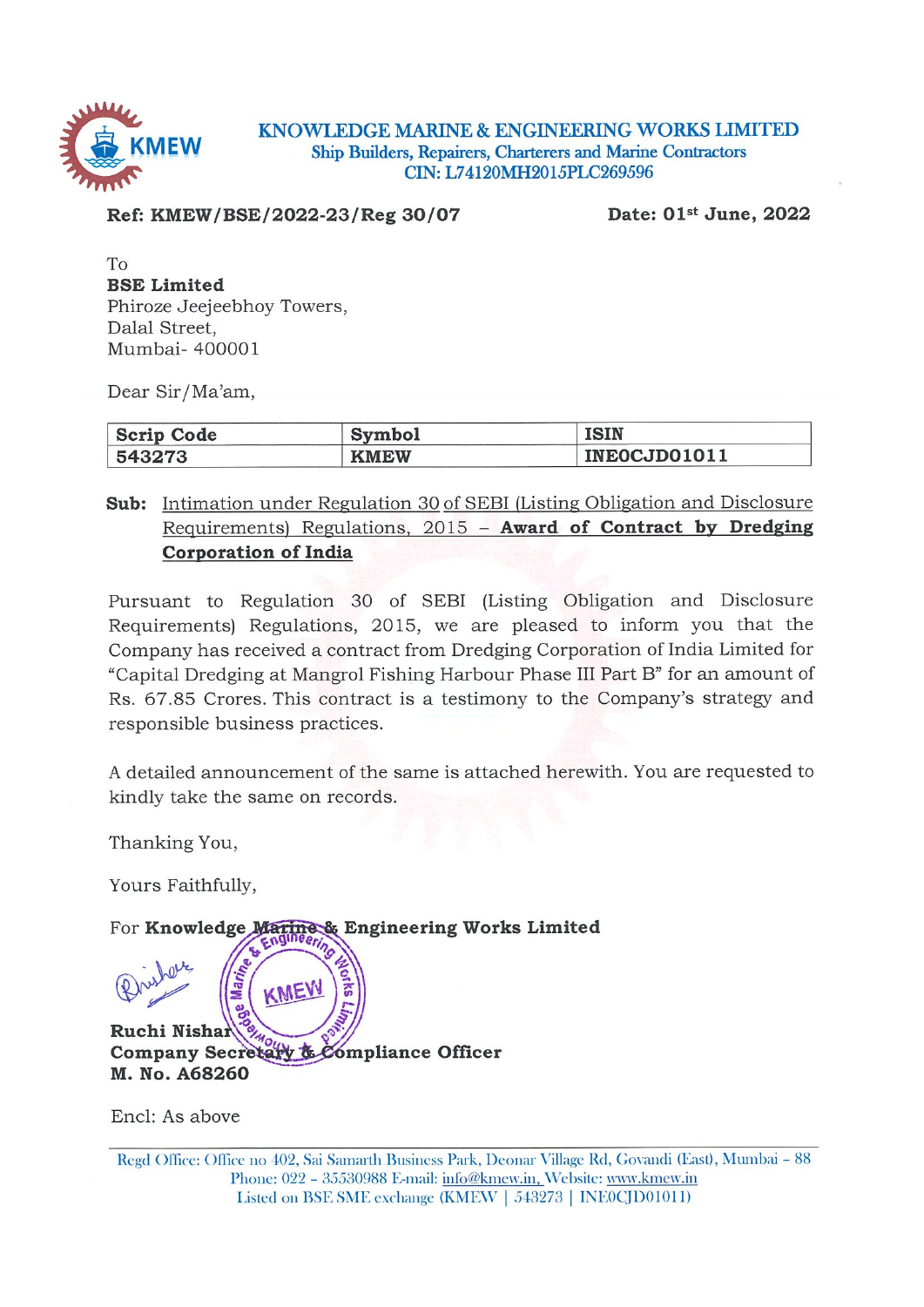

Office No. 402, Sai Samarth Business Park, Deonar Village Road, Govandi (East), Mumbai - 400088

**Press Release**

# **Knowledge Marine & Engineering Works (KMEW) Receives a Contract by Dredging Corporation of India worth Rs. 68 Crores**

**Mumbai, India, May 31, 2022:** Knowledge Marine & Engineering Works Ltd. "KMEW" (BSE: 543273), has been awarded a contract for Capital Dredging at Mangrol Fishing Harbour Phase III Part B by Dredging Corporation of India (DCI) on 31<sup>st</sup> May, 2022 for a tenure of 12 months. The total project is valued at Rs. 67.85 crores plus GST. The project is being developed under the Pradhan Mantri Matsya Sampada Yojana (PMMSY).

**Background:** The Department of Fisheries, Ministry of Fisheries, Animal Husbandry and Dairying has been implementing a flagship scheme namely Pradhan Mantri Matsya Sampada Yojana (PMMSY) with a highest-ever investment of Rs. 20,050 crore in all States/Union Territories (UTs) including in the State of Tamil Nadu for development of fisheries with effect from financial year 2020-21. Development of fishing harbours and fish landing centres is one of the thrust areas under PMMSY and an investment of about Rs.3500 crore has been envisaged for this purpose. Under PMMSY, central financial assistance upto 60% of project cost for the States and upto 100% for the UTs is provided for the development of fishing harbours and fish landing centres. Further the entire cost for modernization of fishing harbours exclusively owned by the Central Government and its entities are borne by the Government of India. PMMSY also envisages suitable linkages and convergence with the Sagarmala Scheme of Ministry of Ports, Shipping and Waterways (MoPSW) for development of fishing harbours/fish landing centres.

Source (https://pib.gov.in/PressReleaseIframePage.aspx?PRID=1810953)

**Contract Details:** This contract involves the excavation or removal of rock and sediment from the seabed, to increase the depth of the navigation channels, berthing areas to ensure the safe passage of fishing boats.

This will be first ever rock dredging contract for KMEW and is a testament to the Company's capability across various types of dredging activities. This contract is anticipated to assist the Company in winning other rock dredging contracts in India.

The contract will focus on developing fishing harbour at the Mangrol Port which will help the coastal and marine infrastructure developments of the region.

Developing a fishing harbour has always been a part of KMEW's mid term strategy and KMEW is proud to have ventured into this segment in such a short span. This contract will establish the Company as one of the leading companies in the fishing harbour dredging segment. With this contract the Company has added another stream of revenue in its kitty and expect to grow this vertical going forward with future contract wins for the segment.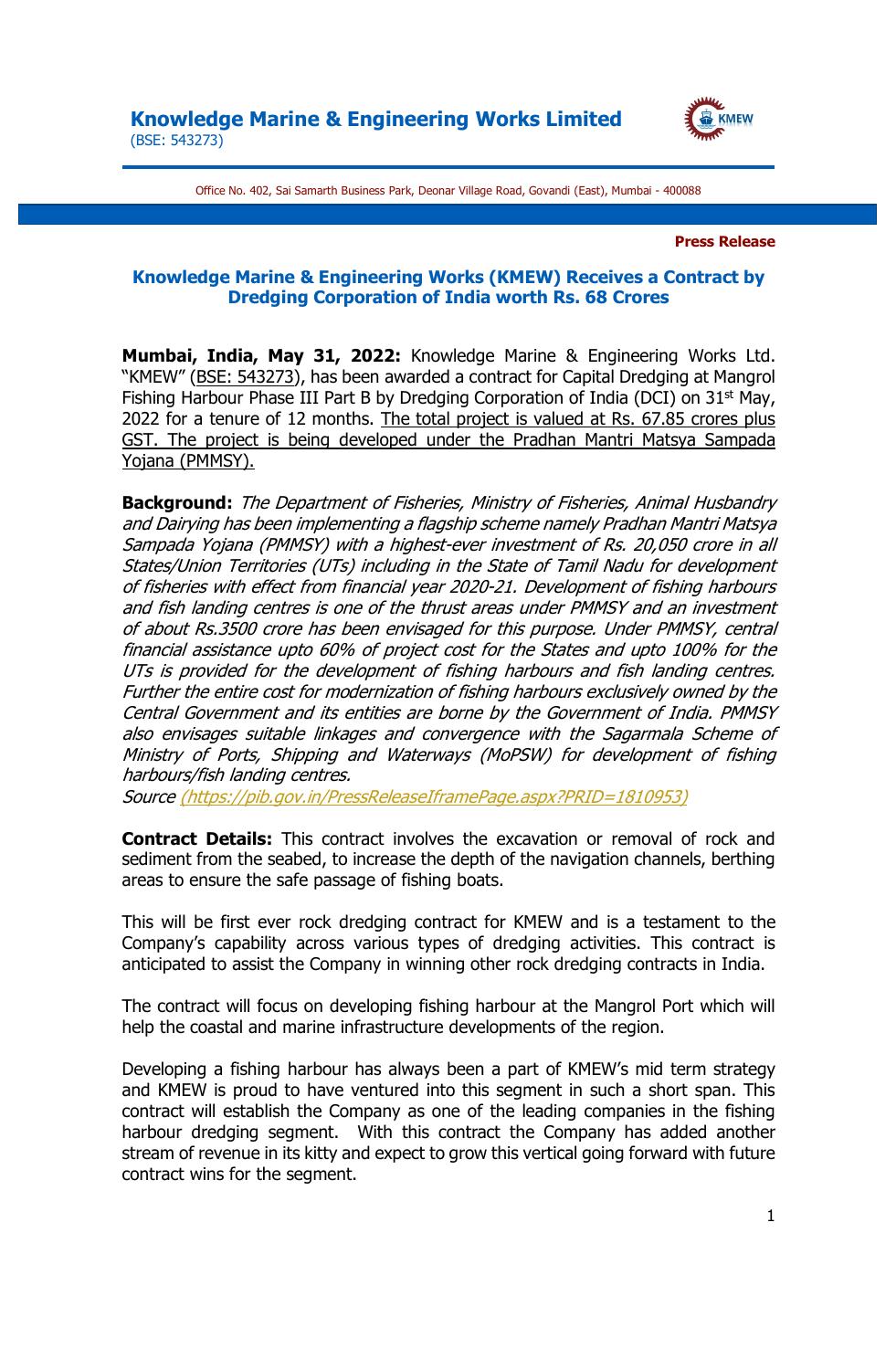

Office No. 402, Sai Samarth Business Park, Deonar Village Road, Govandi (East), Mumbai - 400088

#### **Press Release**

KMEW has partnered with Sahara Dredging Limited to execute this project. Company will be deploying the fleet of Sahara Dredging Limited to carry out the said work. There will be no upfront capex for this project which will ensure better operating margins and return ratios for the Company.

KMEW intends to use this model of strategic partnership in most of its future contracts to reduce Capex Cost, improve profitability and enter into different segments.

The contact will be completed in two stages and is to be completed by 15<sup>th</sup> June 2023. The Contract can further be extended if the quantity of work increases more than 20%.

The contract is to be executed in a very short span of time which demonstrates the capability and brand value that KMEW has created for itself in the dredging and other marine related services it operates.

# **Commenting on the performance, Mr. Sujay Kewalramani, CEO of Knowledge Marine & Engineering Works Limited said:**

"We are extremely proud to announce that we have received our first contract by Dredging Corporation of India for rock dredging. This contract is a testimony to our strategy and responsible business practices. This is a significant contract and is anticipated to provide KMEW with numerous opportunities in the years ahead. This is also important as the contract provides opportunity for us to establish ourself in relatively newer areas like rock dredging, and fishing harbour development."

## **About Knowledge Marine & Engineering Works Ltd:**

Incorporated in 2015, KMEW is in the business of owning and operating Marine Crafts, dredging, repair and maintenance/refits of Marine Crafts and Marine Infrastructure. The Company provides multiple solutions of marine engineering including dredging at various ports, carrying out repair and refit services of naval and merchant ships, conducting hydrographic and magnetometer surveys and technical solutions for maintenance and operations of vessels.

Over the years, it has become an established player in the small marine craft business segment and dredging services in India and have evolved from a small ship-repair unit to a ship-owning Company. The company has a multi-million order book from esteemed clients such as Ministry of External Affairs, Kolkata Port Trust, Visakhapatnam Port Trust, Deendayal Port Trust, Paradip Port Trust, Dredging Corporation of India and various other ports.